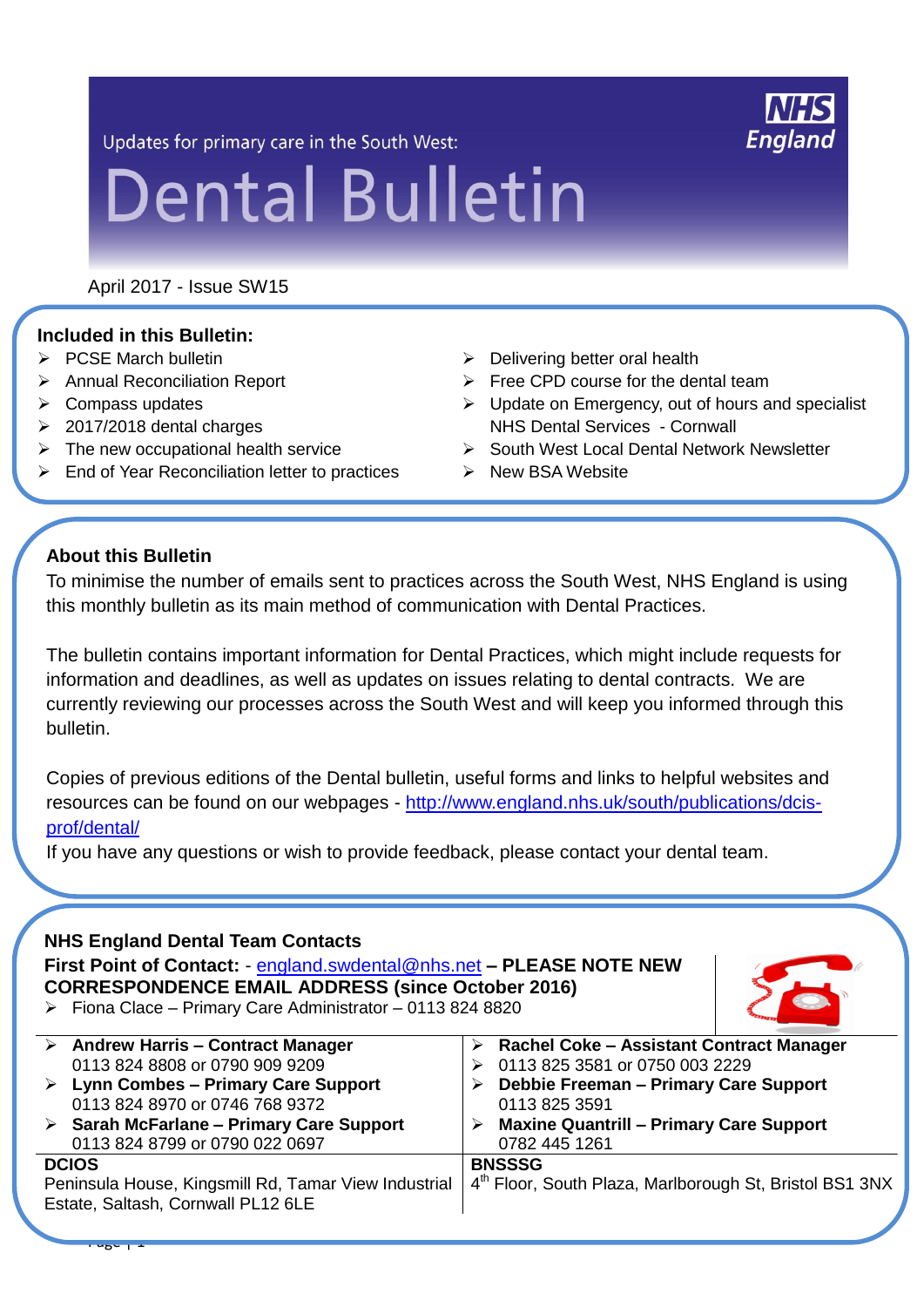#### **Annual Reconciliation Report**

From 1<sup>st</sup> April 2017, your Annual Reconciliation Report (ARR) for 2016/17 was available to complete in Compass, there is no facility for this to be completed on paper. See the link below to access information on how to complete your ARR for 2016/17. To complete the process successfully, providers and performers will work together to discuss and agree the ARR figures using Compass. All providers and performers must complete this by 30 June 2017.

Guidance can be found here;<http://www.nhsbsa.nhs.uk/2026.aspx>

#### **SOUTH WEST LOCAL DENTAL NETWORK NEWSLETTER**

The second meeting of the newly formed South West Local Dental Network was held using video conferencing from the NHS England offices at Saltash and Bristol. (Please see full newsletter attached with this bulletin)

## **New BSA Website**

The NHSBSA has just launched the Beta version of its new website. The website address remains the same and any bookmarks or favourites you've got saved are being automatically redirected to the corresponding page on the new site. But can you make sure you update any bookmarks or favourites you've got saved.

## **Occupational Health – New provider**

Heales Medical is the new provider of Occupational Health services for dental practices. To register you will need an authentication code which consists of a letter and 5 numbers and is referred to as your V code. This code is your contract location code which can be found on Compass prefixed with V and is also the code you use for your Information Governance toolkit. Telephone: 0844 842 1755 Email: info@heales.com Website:<http://www.heales.com/>

#### **Delivering Better Oral Health**

See attached letter from Sandra White, National Lead for Dental Public Health, Public Health England advising you of revisions to DBOH which have now been on: [https://www.gov.uk/government/publications/delivering-better-oral-health-an-evidence-based-toolkit](https://www.gov.uk/government/publications/delivering-better-oral-health-an-evidence-based-toolkit-for-prevention)[for-prevention](https://www.gov.uk/government/publications/delivering-better-oral-health-an-evidence-based-toolkit-for-prevention)

In addition, **2 NEW DBOH factsheets** will be published which summarise the key actions for oral health improvement for adults and children.

DBOH is a key source of evidence based advice for dental teams and wider professional groups.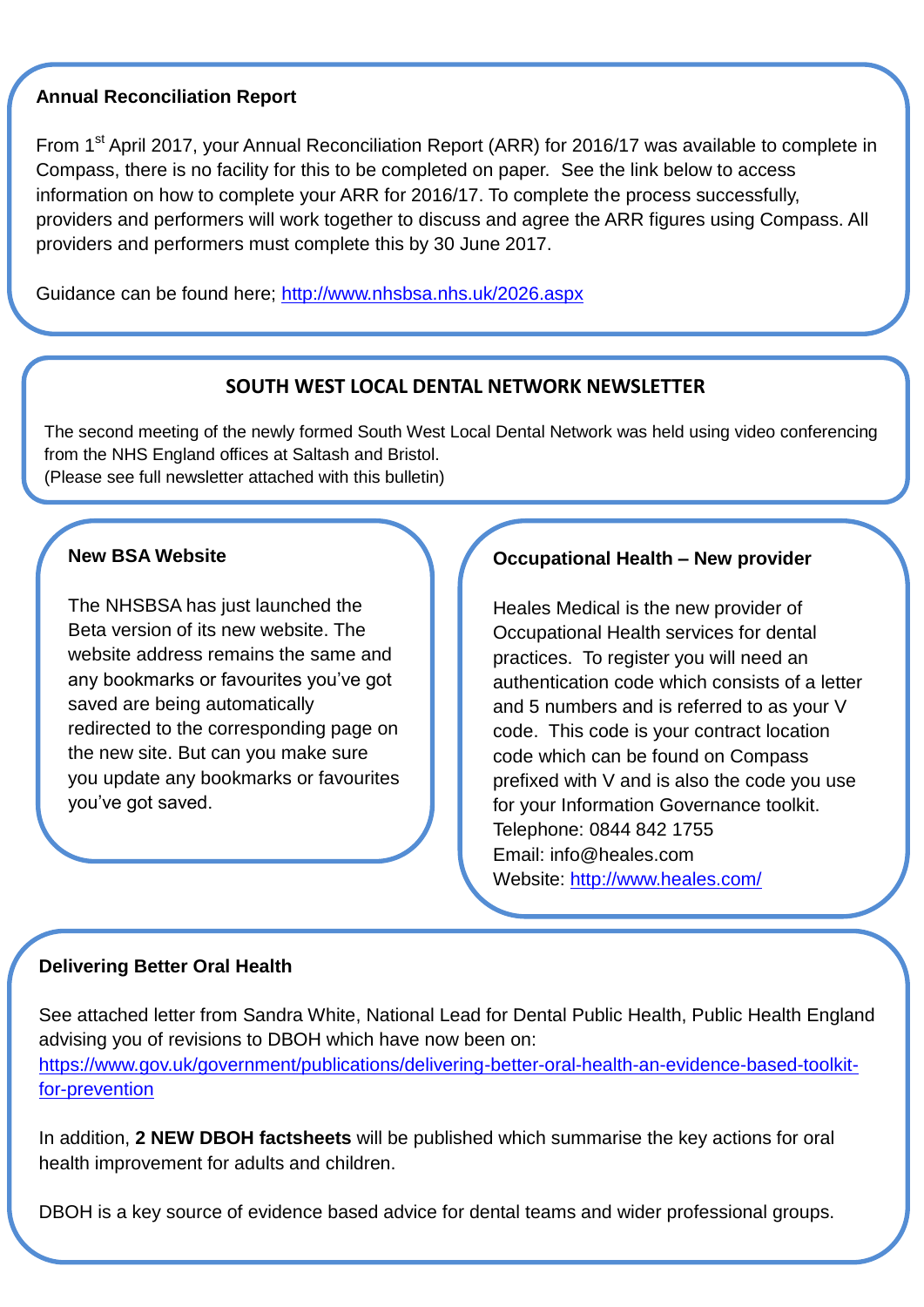## **End of Year reconciliation 2016 – 2017**

Julia Cory, Head of Primary Care, recently wrote to all dental providers to advise how we wish to reflect the performer list issues in our handling of the 16/17 contract management process. (Letter attached for full details)

We have been issued with an interim policy and quidance that enables NHS England commissioners at a local level to manage dental contracts flexibly. This is to mitigate the impacts upon those dental practices that have been unable to fulfil their contracted units of dental activity as a result of the performer's list delays.

Contracts which have been affected by a significant delay in recruitment (e.g. a delay of more than 16 weeks) and you are not expecting to deliver between 96 – 100% of your contract, then you may apply to carry forward under used UDAs for delivery in 17/18, see template attached to be returned to your local office no later than **31 May 2017**.

Tolerance for over delivery will remain at 102%.

## **Dental charges 2017/18**

Dental charges have been uplifted 5% with effect from 1<sup>st</sup> April 2017 and are now: Band 1 £20.60 Band 2 £56.30 Band 3 £244.30 Please see attached poster to display in practice.

#### **The March edition of your PCSE bulletin is attached and in this bulletin, you'll find updates on:**

 $\Box$  NPL1 applications

See attached for the full edition, including Primary Care Support England contact details.

# **Dementia Awareness Session - Free CPD course for the dental team**

Interactive and practical dementia training for dentists, nurses, hygienists, practice managers and receptionists, which aims to:

- provide guidance to dental teams around the management of dental care for people living with dementia.
- improve the general experience of attending the dental practice for those living with dementia and their carers.
- award a "dementia friend" status to all participants.

2-5pm on 13th July 2017 (lunch and registration from 1pm) at the Future Inn Plymouth, 1 William Prance Rd, Plymouth PL6 5ZD

Please see attached LDN newsletter and poster for further details and how to book your place.